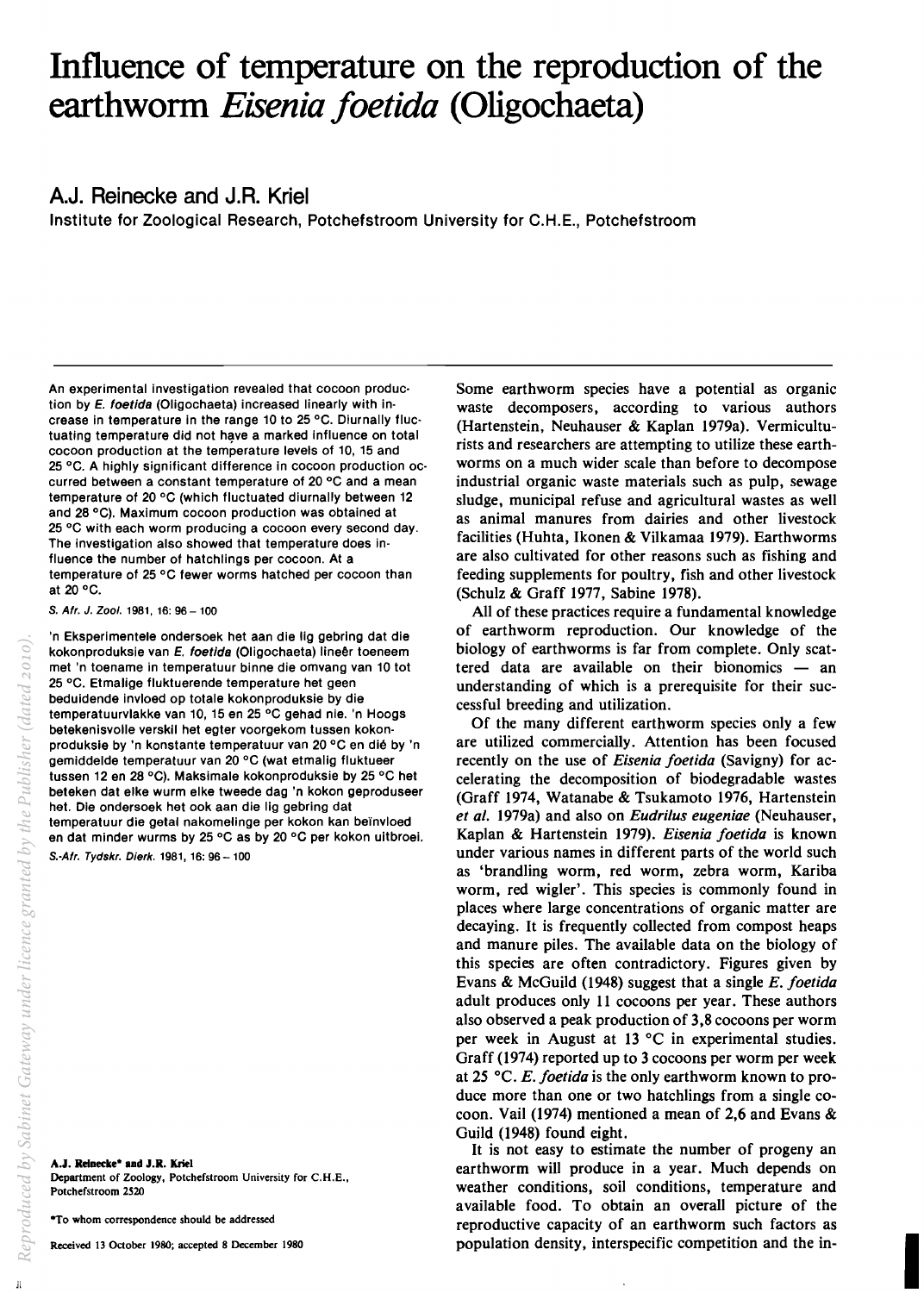fluence of ageing of the breeding stock cannot be neglected. Although earthworms are prodigious reproducers their rate of multiplication is not always as great as is often stated and their numbers do not expand geometrically as is often suggested by commercial breeders.

Although various authors have studied the reproduction of earthworms, none of them mention the influence of diurnally fluctuating temperatures on cocoon production, the incidence of hatching, number of hatchlings and incubation time (Evans 1947, Moment 1953, Nakamura 1973). Most of the available data from reproduction studies have been obtained at constant temperatures, not taking into account the possible influence of temperature fluctuations occurring under natural conditions.

It is of importance for vermiculturists to know at which temperatures to rear earthworms, produce cocoons and incubate them. The present study was undertaken to examine the influence of constant as well as diurnally fluctuating temperatures on cocoon production and the number of hatchlings per cocoon.

## **Methods**

The experimental worms were collected from compost heaps. The worms were reared indoors in boxes containing a mixture of cow manure and soil. Temperature conditions fluctuated between 18 and 26  $^{\circ}$ C. A close check was kept on soil moisture conditions to keep them within favourable limits for earthworm survival.

Adult worms of approximately the same size (aged between 9 and 15 weeks) were used. Two each were placed in petri dishes containing equal amounts (5g) of washed cow manure. The cover glasses of all petri dishes were coated to prevent light from penetrating. The petri dishes were divided between various Conviron environmental control chambers. Chambers which are programmable for temperature, photoperiod and humidity were used to simulate the fluctuating soil conditions that occur in soils close to the laboratory. The following diurnal fluctuations were programmed: 7 ° to 11°C with a mean of 10 °C (simulating winter conditions at 10 cm depth); 11 ° to 18°C with a mean of 15 °C (simulating autumn conditions in May); 12  $\degree$  to 28  $\degree$ C with a mean of 20  $\degree$ C and 21  $\degree$  to 29  $\degree$ C with a mean of 25  $\degree$ C (simulating two summer conditions). Incubators were also used at constant temperatures of 10 °C, 15 °C, 20 °C and 25 °C. The contents of each petri dish were checked daily for cocoons, using a bench type magnifying glass.

# **Results**

# Cocoon production

Table 1 summarizes the results obtained after subjecting batches of 20 adult worms to different temperature conditions. It can be clearly seen that the highest production rate was obtained at a constant temperature of 25°C where 194 cocoons were produced by 20 worms after only 20 days. This amounts to a mean of 9,7 cocoons per worm over the period or almost one cocoon per worm every second day. The lowest production rate was at the constant temperature of 10 °C. Here 20 worms produced only nine cocoons over a period of 24 days. Figure 1 represents the results graphically and clearly illustrates the higher production rates at the higher temperatures.

**Table 1** The accumulated number of cocoons produced by batches of 20 worms (Eisenia foetida) each at various temperature levels

|    | Cocoon production (Accumulated) |              |                           |          |        |        |        |        |  |  |
|----|---------------------------------|--------------|---------------------------|----------|--------|--------|--------|--------|--|--|
|    | 10 °C                           |              | 15 °C                     |          | 20 °C  |        | 25 °C  |        |  |  |
|    |                                 |              | Days const. fluct. const. | fluct.   | const. | fluct. | const. | fluct. |  |  |
| 2  |                                 |              | 1                         | $\bf{0}$ | 14     | 4      | 11     | 8      |  |  |
| 4  | 2                               | $\mathbf{1}$ | 3                         | 3        | 26     | 10     | 32     | 28     |  |  |
| 6  |                                 |              | 10                        | 7        | 36     | 16     | 55     | 46     |  |  |
| 8  | 4                               | 2            | 19                        | 13       | 42     | 20     | 81     | 64     |  |  |
| 10 |                                 |              | 25                        | 18       | 56     | 26     | 105    | 88     |  |  |
| 12 | 5                               | 6            | 31                        | 22       | 78     | 32     | 129    | 108    |  |  |
| 14 |                                 |              | 34                        | 30       | 82     | 38     | 148    | 128    |  |  |
| 16 | 7                               | 8            | 38                        | 33       | 86     | 44     | 167    | 147    |  |  |
| 18 |                                 |              | 44                        | 34       | 100    | 49     | 181    | 165    |  |  |
| 20 | 8                               | 11           |                           | 46       | 106    | 54     | 194    | 187    |  |  |
| 22 |                                 |              |                           | 47       | 118    | 60     |        |        |  |  |
| 24 | 9                               | 13           |                           | 49       | 130    | 66     |        |        |  |  |



Fig. 1 The cocoon production and fluctuating temperatures of eight groups consisting of 20 earthworms each.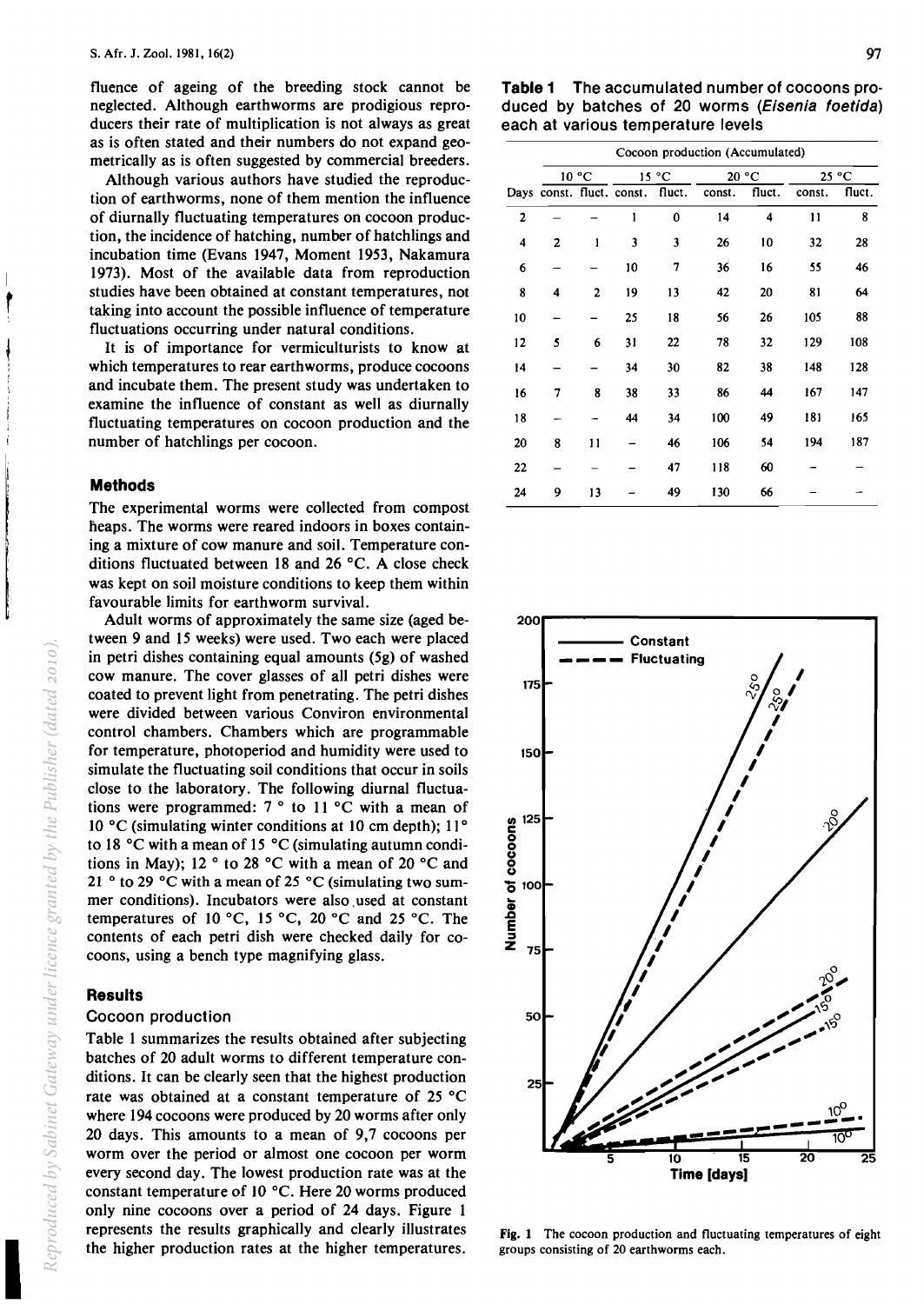No significant difference occurred between the production rates at 10 °C (constant) and 10 °C (mean). The same holds true for 15 °C where only a slight difference in total cocoon production occurred. A very prominent, and statistically highly significant, difference occurred between the production rates and total yield at 20°C (constant) and 20 °C (mean). More than double the number of cocoons were produced at a constant temperature of 20°C as compared to production at the fluctuating level of 12 to 28 °C (mean 20 °C). At 25 °C the total cocoon production was again very similar at 25 °C (constant) and 25 °C (mean) although the production rate was slightly higher at the constant temperature during the first sixteen days.

# Number of hatchlings per cocoon

The cocoons of *E. joetida* became transparent shortly before the worms started hatching. It was, however, impossible to count the number of worms before they hatched. The mass of fifty individual cocoons, incubated at a constant temperature of 25°C, was determined and the number of hatchlings emerging from each cocoon was counted. No correlation was found between cocoon mass and the number of hatchlings. The masses of cocoons that produced the highest number of hatchlings were 13,4; 15,8; 18,0; 19,0 and 21,6 mg. Cocoons that produced only one hatchling had masses of 13,2; 14,5; 15,5; 16,3; 17,7; 17,8; 18,3 and 20,9 mg.

Table 2 contains a summary of the mean number of hatchlings per cocoon for the various production and incubation temperatures. This study revealed that temperature influences the number of hatchlings emerging from each cocoon.

Cocoons produced and incubated at 10°C did not hatch for 230 days. Hatching occurred however i4 days later after these cocoons were subjected to a constant temperature of 25°C. This finding clearly illustrates the ability of the cocoons to withstand unfavourable temperature conditions for prolonged periods of time.

**Table 2** The number of hatchlings per cocoon at various temperatures (no hatchlings emerged at 10°C after 230 days)

| Cocoon       | Cocoon<br>production incubation | No. of<br>cocoons | $\eta_0$ | Mean<br>no. of<br>hatched hatchlings Variance SE |       |      |
|--------------|---------------------------------|-------------------|----------|--------------------------------------------------|-------|------|
| $15^{\circ}$ | const.                          | 50                | 90       | 2.6                                              | 0,98  | 0,15 |
| const.       | fluct.                          | 50                | 92       | 2,7                                              | 0,95  | 0,14 |
| 15°          | const.                          | 50                | 90       | 2,3                                              | 0.95  | 0,15 |
| fluct.       | fluct.                          | 50                | 90       | 2,4                                              | 0,75  | 0,13 |
| $20^{\circ}$ | const.                          | 50                | 96       | 3.1                                              | 0.96  | 0.14 |
| const.       | fluct.                          | 50                | 100      | 3,2                                              | 1,31  | 0.16 |
| $20^{\circ}$ | const.                          | 50                | 92       | 2,1                                              | 10,74 | 0,13 |
| fluct.       | fluct.                          | 50                | 96       | 2,6                                              | 0,75  | 0,13 |
| 25°          | const.                          | 50                | 92       | 2,4                                              | 1.41  | 0.18 |
| const.       | fluct.                          | 50                | 96       | 2.7                                              | 0,90  | 0,14 |
| 25°          | const.                          | 50                | 92       | 2,2                                              | 0.65  | 0,12 |
| fluct.       | fluct.                          | 50                | 98       | 2,8                                              | 1,10  | 0,15 |



Fig. 2 The number of hatchlings per cocoon produced and incubated at 15°C (constant).

At a constant incubation temperature of 15 °C only 11,10/0 of the cocoons produced one worm each while 42,2% of the cocoons produced two worms each. The mean production was 2,6 hatchlings per cocoon (Figure 2). At the fluctuating temperature of 15  $^{\circ}$ C the results were similar.

Cocoons produced at a constant temperature of 20°C and incubated at the same temperature produced a mean of 3,1 hatchlings per cocoon. This result differed significantly (5% level) from the results obtained at 15 °C. Twenty cocoons (42%) produced three hatchlings and twelve (25%) produced four hatchlings (see Figure 3).

Cocoons incubated at a fluctuating temperature of 20°C gave the same results with a mean of 3,2 hatchlings per cocoon. Cocoons produced at a fluctuating temperature of 20 °C and incubated at a constant temperature of 20°C produced a mean of 2,1 hatchlings per cocoon. There was a difference between the number of hatchlings of cocoons produced at a constant temperature of 20°C and those produced at the fluctuating temperature of 20  $^{\circ}$ C. The difference however was not statistically significant. On the basis of the number of hatchlings produced per cocoon a production and incubation temperature of 20 °C seems to be more favourable for reproduction than one of 15  $^{\circ}$ C.

Cocoons produced at a constant temperature of 25°C and incubated at the same fluctuating temperature produced 2,4 hatchlings per cocoon. Cocoons incubated at a constant temperature of 25 °C produced 2,7 hatchlings per cocoon. Cocoons produced at a fluctuating temperature of  $25\text{ °C}$  and incubated at a fluctuating temperature of 25  $^{\circ}$ C produced a mean of 2,8 hatchlings per cocoon. Cocoons produced at the fluctuating temperature of 25°C and incubated at a constant temperature of 25  $\degree$ C produced a mean of 2,2 hatchlings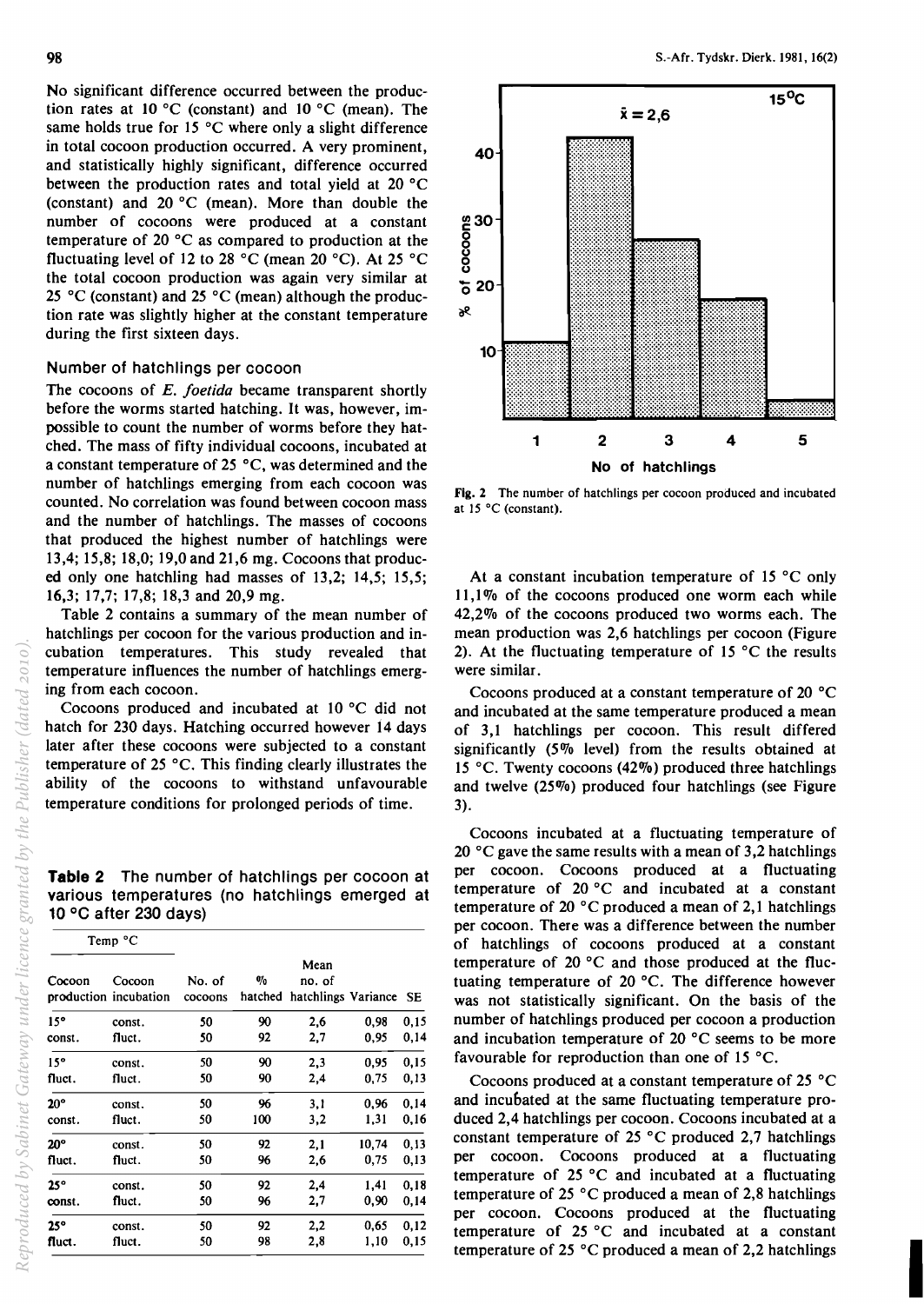

Fig. 3 The number of hatchlings per cocoon produced and incubated at 20°C (constant).

per cocoon. The former number of hatchlings per cocoon differed significantly from the latter as well as from those obtained at  $20^{\circ}$ C.

# **Discussion**

In nature the production of cocoons by *E. foetida* seems to continue throughout the year. The magnitude however, differs from season to season and is highly dependent on environmental conditions. Pilot experiments undertaken during the present study revealed that cocoon production is not noticeably affected by change in soil moisture conditions within fairly wide limits. It is only when adverse conditions set in that cocoon production is affected. Temperature seems to playa much more important role in cocoon production as is clearly revealed by the present study. Results from field work indicate that the highest cocoon production is during spring and summer (Watanabe & Tsukamoto 1976).

From the present study it is quite clear that the highest yield of cocoons is obtained at 25°C. Taking into account the fact that the temperature preferendum for E. *foetida* lies between 15,7 and 23,2 °C (Grant 1955) and also that a higher mean number of hatchlings might be obtained at a lower temperature level (Reinecke & Kriel 1980), the overall effect of 25°C on reproduction (especially on hatchability of cocoons and incubation time) remains to be seen. Although a temperature level of 25°C seems to favour cocoon production and to shorten the incubation period (Tsukamoto & Watanabe 1977) it might still not be the optimum temperature for rearing  $E$ . *foetida.* 

The present study revealed a marked difference between 20°C (constant) and a mean temperature of 20 °C fluctuating diurnally between 12 and 28°C (which simulated autumn conditions in the soil). A breeding stock kept under natural conditions of seasonally and diurnally fluctuating temperatures will therefore produce far fewer cocoons. Earthworm breeders should keep in mind that most scientific literature generally refers to laboratory conditions where temperatures are fairly constant. Extrapolating these results to field conditions, as non-scientific literature so often does, can be very misleading.

The number of cocoons produced per adult *E. foetida*  is also influenced by nutrition, age and population density (Hartenstein, Neuhauser & Kaplan 1979b). Peak production was found by the latter authors to occur between the ages of 9 to II weeks.

Although adult worms of approximately the same size class were used during the present production study, no attempt was made to do exact biomass determinations. Hartenstein, et al. (1979b) did find a significance for linearity of the regression of weight (biomass) of adult to weight of cocoon  $(p<0,0001)$  but they did not find conclusive evidence to predict progeny per cocoon in relation to weight of adult. The relation between worm size and cocoon numbers produced has not yet been studied although this will probably correspond to some extent to age distribution.

The present study on the number of hatchlings per cocoon showed that 20°C was the most favourable temperature for producing and incubating cocoons to obtain the highest number of hatchlings per cocoon. A temperature of 25 °C which favours cocoon production, clearly resulted in fewer hatchlings emerging from each cocoon. This could be the result of fewer eggs being fertilized in the cocoon under these conditions. The cocoon production was however, significantly higher at 25°C than at 20 $\degree$ C. To obtain the highest yield a production and incubation temperature of 25  $^{\circ}$ C, which would also shorten the incubation period, should therefore be maintained in spite of the fact that slightly more worms could be produced per individual cocoon at a temperature of  $20 °C$ .

## Acknowledgements

The authors are indebted to the Department of Agricultural Technical Services for financial assistance and to prof. P.A.J. Ryke, director of the Bureau for Research at Potchefstroom University for his interest in advancing our research.

## References

- EVANS, A.C. 1947. Earthworm. J. *Bd. Greenkeeping Res.* 7: 49 54. EVANS, A.C. & McGUILD, W.J. 1948. Studies on the relationships between earthworms and soil fertility IV: On the life cycles of some British Lumbricidae. *Ann. appl. Bioi.* 35: 471 - 484.
- GRAFF, O. 1974. Gewinnung von Biomasse aus Abfallstoffen durch Kultur des Kompostregenwurms *Eisenia foetida* (Savigny 1826). *Landbauforsch. Volk.,* 2: 137 - 142.

## GRANT

- HARTENSTEIN, R., NEUHAUSER, E.F. & KAPLAN, D.L. 1979a. A progress report on the potential use of earthworms in sludge management. *Proc. 8th Nat. Sludge Conf.,* Information Transfer, Inc. Silver Springs, Md., pp. 238 - 241.
- HARTENSTEIN, R., NEUHAUSER, E.F. & KAPLAN, D.L. 1979b. Reproduction potential of the earthworm *Eisenia foetida. Oecologia*  43: 329-340.
- HUHTA, V., IKONEN, E. & VILKAMAA, P. 1979. Succession of invertebrate populations in artificial soil made of sewage sludge and crushed bark. *Ann. Zool. Fennici* 16: 223 - 270.